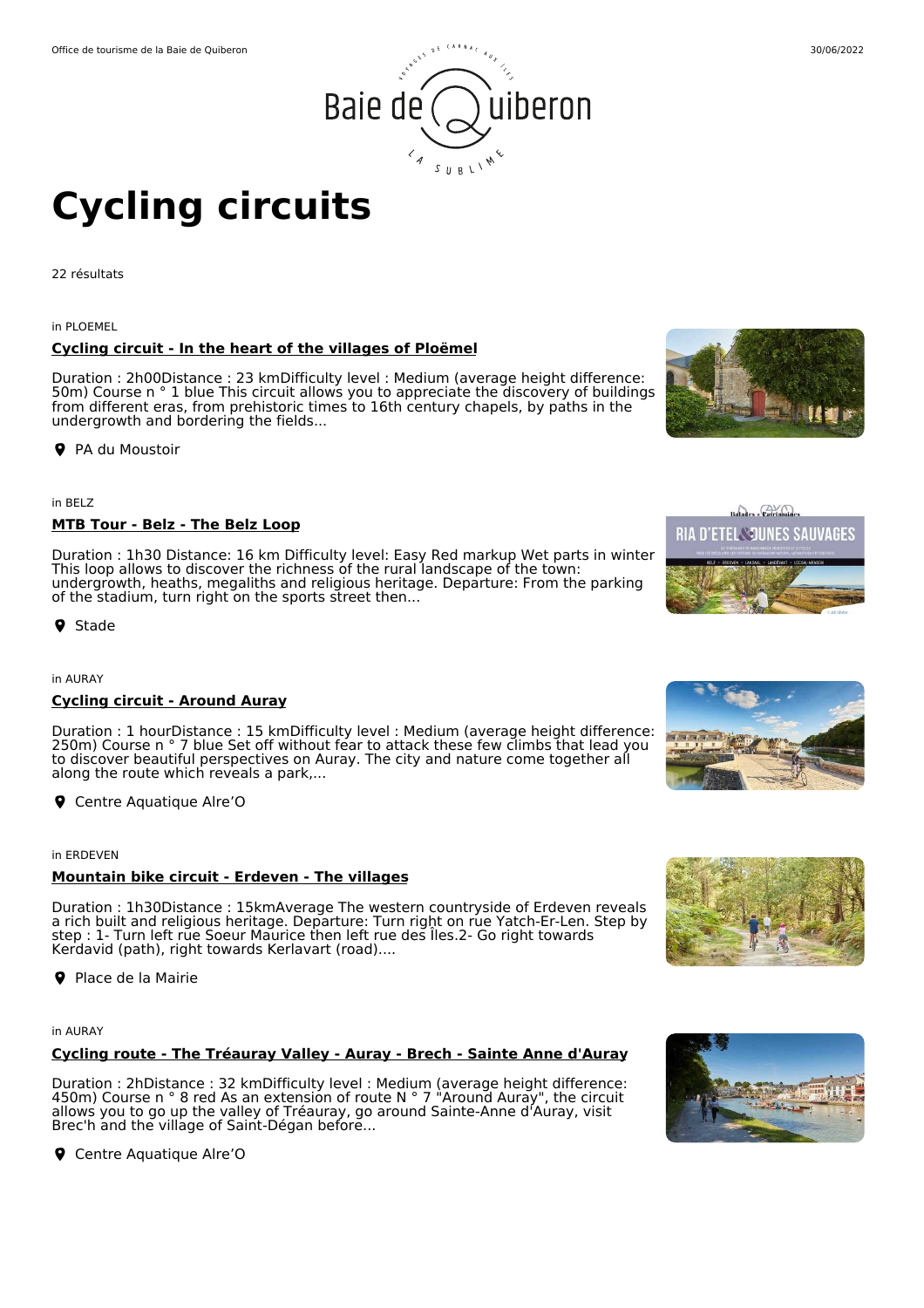in LOCMARIAQUER

# **Mountain Bike Tour - Locmariaquer - The Grand Tour**

Duration : 1h30 Distance : 12 km Difficulty level: Easy This tour takes you to the great natural and megalithic sites of Locmariaquer: the village, the Table des Marchands, Saint-Pierre Lopérec, the flat stones covered Alley, Kerpenhir and the entrance to the Gulf of Morbihan. Departure: From the...

**L** 02 97 55 72 21 **P** Parking Wilson

in ETEL

# **Mountain Bike Tour - Etel in Quiberon - Le Grand Site by bike**

Duration: 2.5 hours Distance: 30 km Difficulty level: Easy Sandy areas in placesThis route allows to discover all the coastline of the Great Dune Site and all the riches of this territory. Departure : From Port Etel, follow the platform, bypass the water. Follow the bike path and take the direction...

**Q** Port

## in CAMORS

## **Mountain bike circuit - Camors - Water circuit**

Duration : 3 hours Distance : 11kmAverageWater is omnipresent in the national forest of Camors (650 ha): ponds, rivers, fountains. The forest is home to a variety of wildlife and has, for centuries, fed many woodworkers. Departure: Petit Bois car park Step by step : 1) Go along the pond and turn...

02 97 24 09 75 Parking de l'Etang du Petit Bois

## in CRACH

## **Mountain Bike Route - Crac'h - Auray River**

Duration: 1h10 Distance: 11.8 Difficulty level: Easy - All year long This beautiful circuit sends you to the Auray River on one of the remarkable sites of the municipality Departure - Place Le Mené, opposite the Town Hall. 1 Join the D28 at the traffic lights, and take the old road to the Spanish...

**P** Place Le Mené

in ERDEVEN

## **Cycling route - The dune cordon - Erdeven**

Duration : 1h15Distance : 20 kmDifficulty level : Medium (average height difference: 80m) Course n ° 5 green From the Atlantic coast to the Erdeven forest. Departure: This circuit starts from the parking lot of the Grand Large sports complex, located rue du Grand Large in Erdeven. Step by step :...

**P** Rue du grand Large

#### in QUIBERON

# **Cycling circuit - The Quiberon loop**

Duration : 1h30 (by bike), 3h45 (on foot)Distance : 15 kmDifficulty level : Medium "Boucle de Quiberon" signs On foot or by bike, the tour of Quiberon takes you from Armor to Argoat. Step by step : Departure: Take boulevard Chanard then the coastal road to Pointe du Conguel. Boulevard Chanard is...

**9** Boulevard Chanard

in PLUMERGAT

# **MTB circuit - Plumergat - The three bell towers**

Duration : 2 hours Distance : 17 km Difficulty level: Easy Plumergat, its town with three steeples, its villages and its chapels are located along paths and country roads. Departure: From the kiosk, admire the "three bell towers": the Saint-Thuriau church which preserves the nave, the arcades and...













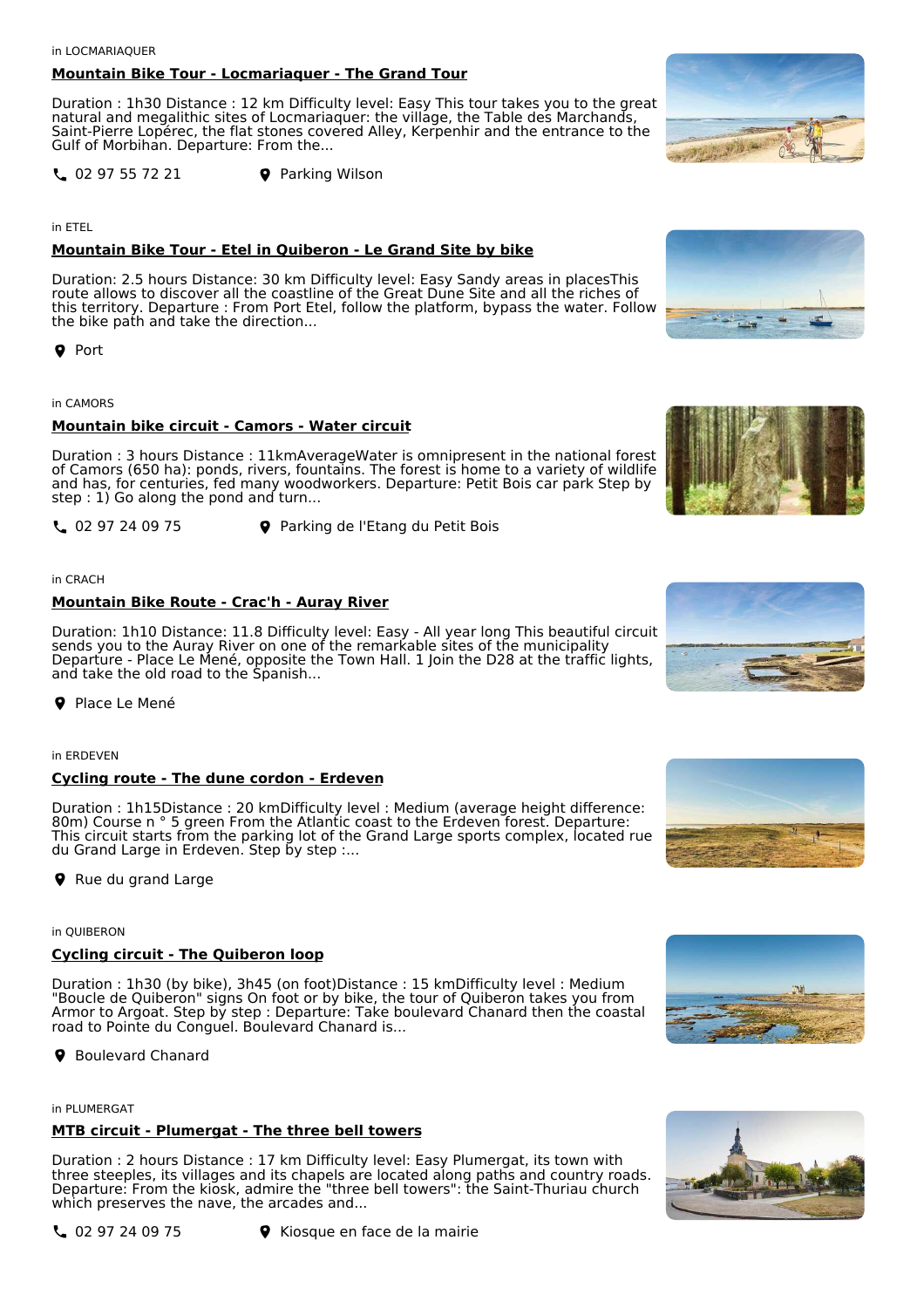#### in PLOUHARNEL

# **Cycling circuit - The path of the 4 winds - Plouharnel**

Duration : 1h20Distance : 20 kmDifficulty level : Medium (average height difference: 50m) Course n ° 2 green This circuit allows you to discover, or rediscover, the riches of the natural and built heritage of Plouharnel and to appreciate the diversity of its landscape, from the countryside to the...

Rond point de l'océan

in STE ANNE D'AURAY

# **MTB Tour - Ste-Anne d'Auray - Close to home**

Duration : 2h15 Distance : 11,4km Difficulty level: Easy - All year long A walk in the footsteps of the peasant Yvon Nicolazic. Twice, Saint Anne appeared to him. In 1625, he unearths a statue with his effigy. The impact of this story and the influx of pilgrims will make the sanctuary what it is...

02 97 24 09 75 Place de la mairie

## in ERDEVEN

# **Cycling circuit - Discovering Heritage - Erdeven**

Duration : 1 hourDistance : 14 kmDifficulty level : Medium (average height difference: 80m) Course n ° 6 green From the park of the castle of Keravéon to the megalithic site of Varquez. Departure: This circuit starts from the parking lot of the Grand Large sports complex, located rue du Grand...

**P** Rue du grand Large

## in CRACH

## **MTB Tour - Crac'h - Three Bridge Tour**

Duration: 1h10 Distance: 14 km Difficulty level: Easy All year Very nice walk to discover the birth of the Crac'h River. Departure: Place Le Mené, facing the Town Hall, take direction Le Tourbillon. 1 Take the path north towards Kerbiscam, along the villages of Petit Cosquer and Kéricart. Cross...

**P** Place Le Mené

## in ERDEVEN

## **Cycling circuit - Around Erdeven**

Duration : 2hDistance : 34 kmDifficulty level : Medium (average height difference: 160m) Course n ° 3 blue From the Atlantic coast to the forest of Erdeven, from the dune cordon to the park of the castle of Keravéon and to the megalithic complex of Varquez, this circuit has been designed to...

**P** Rue du grand Large

## in ERDEVEN

## **Cycling circuit - Between sea and forest - Erdeven**

Duration : 2h30Distance : 38 kmDifficulty level : Medium (average height difference: 200m) Course n ° 4 red From the Atlantic coast to the Erdeven forest, from the dune cordon to the megalithic complex of Varquez, or from the Sac'h mill to the Saint-Laurent chapel, this circuit has been designed...

**P** Rue du grand Large

# in CRACH

# **Mountain Bike Route - Crac'h - Douar ha mor**

Duration: 1h15 Distance: 14,5 km Difficulty level: Easy - All year long This pleasant walk reveals a magnificent view of the Auray river and the rural heart of the town through fields and woods. Departure Place Le Mené, facing the Town Hall, take direction Le Tourbillon then the D28 towards...

**P** Place Le Méné